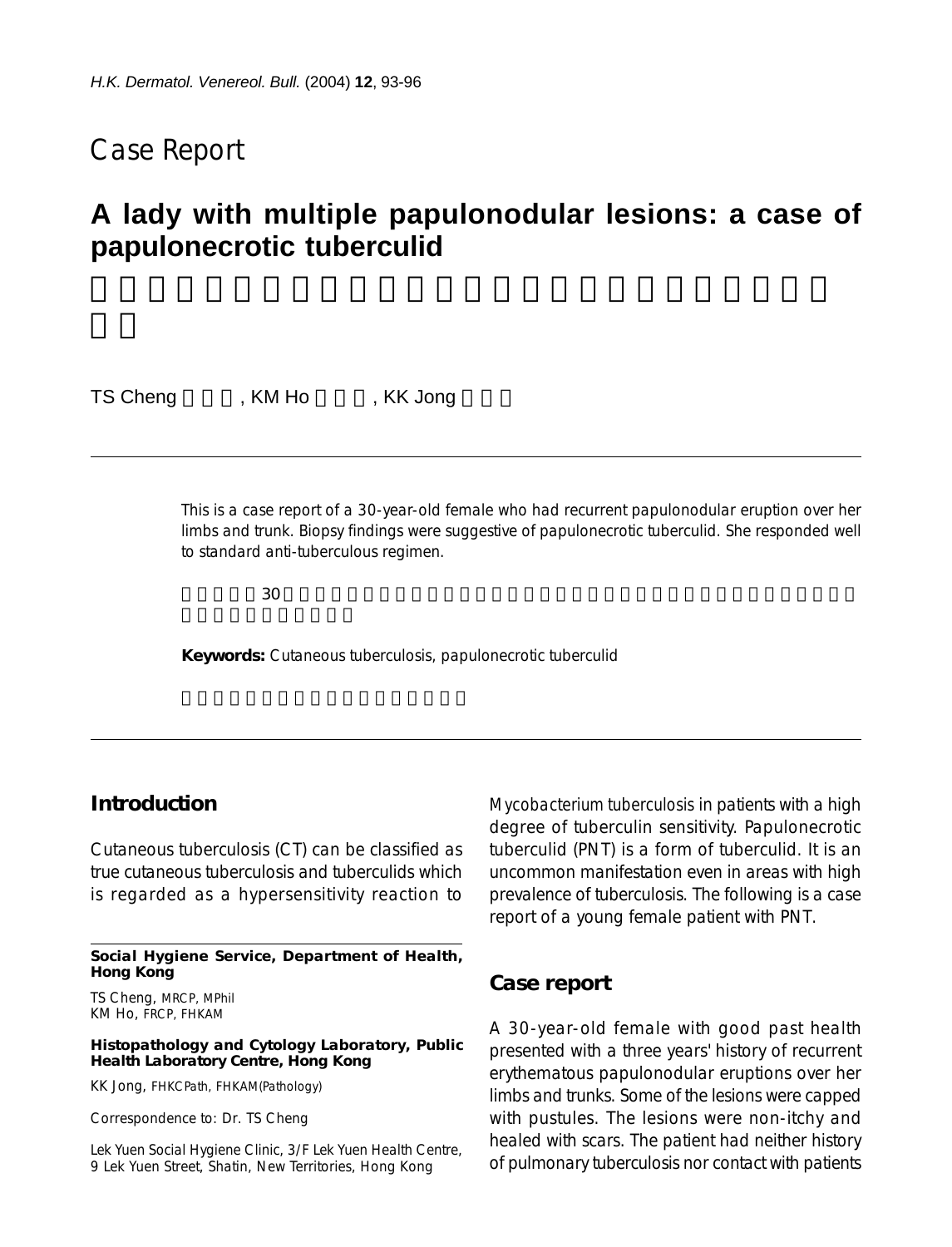with tuberculosis. She had no constitutional symptom either. A biopsy was performed before her first consultation and suggested perforating granuloma annulare. On examination, multiple red pustulonodular and folliculitis-like lesions were found over upper and lower limbs and trunk (Figures 1 & 2). Both the hands and feet were also involved.

A second skin biopsy over the right calf showed focal ulceration, the underlying dermis revealed necrotic debris with acute inflammatory cell infiltration, focal histiocytic reaction and a partially necrotic hair follicle (Figures 3 & 4). In other sections, the follicles were filled with keratinous material with aggregate of neutrophils. Some neutrophils were also present with the follicular epithelium. No necrobiosis or palisaded granuloma was found. Additional features from other sections included perivascular and periappendageal mixed infiltrate of lymphocytes, histiocytes and neutrophils; vasculitis and increased stromal mucin. Taken together, the histopathology was compatible with papulonecrotic tuberculid. Special stains showed no bacteria, acid fast bacillus or fungus. Her other



**Figure 1.** Multiple erythematous papulonodular lesions over the lower limbs.



**Figure 3.** V-shaped necrosis of the skin and perivascular inflammatory cell infiltrate. (H&E x 5 original magnification)



**Figure 2.** Close up view of the lesions over the dorsum of right hand.



**Figure 4.** The necrosis is focally surrounded by palisading epithelioid histiocytes. (H&E x 20 original magnification)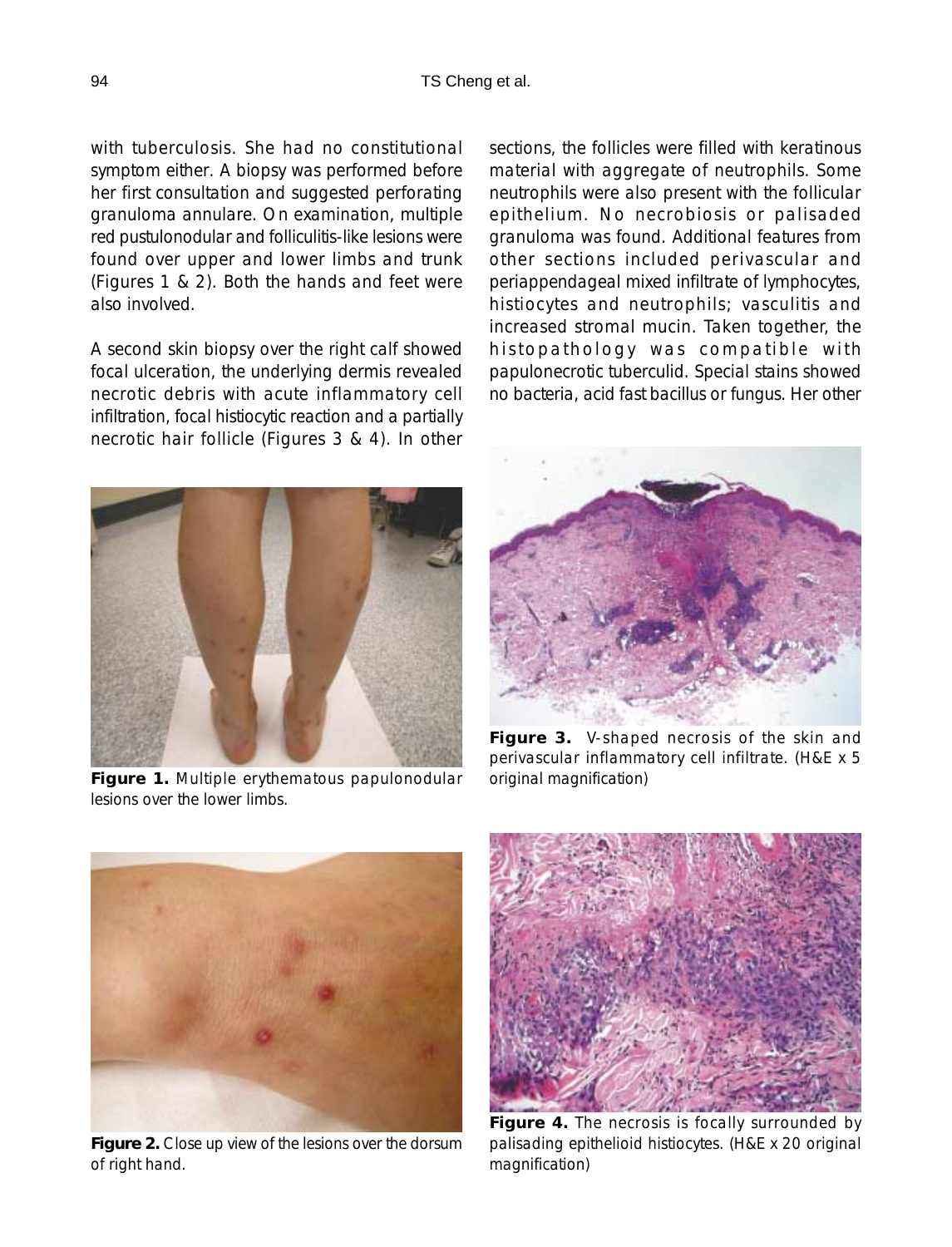investigations included sputum and early morning urine for acid fast bacilli. These were negative. Complete blood picture, liver and renal tests were normal and erythrocyte sedimentation rate were not raised. The chest X-Ray was unremarkable. Tuberculin test was positive (15 mm induration).

The patient was referred to the Chest clinic and was started on anti-TB regimen comprising rifampicin 600 mg, isoniazid 300 mg, ethambutol 800 mg and pyrazinamide 1.5 g. The drugs were given daily for six days in a week. The patient noted fewer new lesions with resolution of old lesions after two weeks of treatment.

## **Discussion**

In Hong Kong, cutaneous TB represented 0.066% of all new cutaneous disease cases seen during a 10-year period (1983 to 1992) in the government skin clinics.<sup>1</sup> Lupus vulgaris was the most common type of true cutaneous TB (6.3%) while erythema induratum was the most common form of cutaneous TB (79.5%). PNT is rare in Hong Kong, it accounted for only 4% of cutaneous TB cases in the period 1983 to 1992.

PNT occurs preferentially in young adults In a local study, the age of presentation is 29 years ( $SD \pm 8$ , range 18-43 years)<sup>1</sup> and our patient is a 30-yearold lady. In Morrison and Fourie's series of 91 PNT cases, 26% were children.<sup>2</sup> Tuberculin test is positive in most cases, in our patient, the indurated area measured 15 mm.

Papulonecrotic tuberculid is a hypersensitivity reaction to *M. tuberculosis* or other mycobacterial organisms in individuals with a high degree of tuberculin sensitivity. It is the result of mycobacterial products lodging in small superficial vessels leading to an initial type III response and a later type IV response. The tubercle bacilli are not seen on tissue examination and cannot be cultured, but DNA can be detected by polymerase chain reaction (PCR) in some cases.

Clinically, PNT presents with symmetrical, asymptomatic crops of dusky red pea-sized papules, often crusted or ulcerated. Pustules may be present. They occur primarily on the extensor aspects of the arms and legs. In our patient, in addition to all these lesions on the limbs, they were also found on the abdomen. In a local study, 80% of the lesions are found on the lower and upper limbs.<sup>1</sup> Sometimes they can occur in penis appearing as ulceration, scars or nodules without ulceration.3 The lesions involute spontaneously with pitted scars. In affected children, the distribution and morphology of lesions were similar to those of adults. While ears and conjunctivae were commonly involved, the face, trunk and genitalia were not.<sup>4</sup>

Associated extracutaneous tuberculosis was not uncommon. In one series, 40% of PNT had extracutaenous tuberculosis. Of these, 27% had TB lymph node.<sup>5</sup> Co-existence of other forms of cutaneous tuberculosis had also been reported such as PNT & lupus vulgaris,<sup>6</sup> PNT and scrofuloderma.<sup>7</sup> Simultaneous occurrence of two tuberculides such as PNT & erythema induratum were also noted,<sup>8</sup> and transformation from PNT to lichen scrofulosorum occurred in a 5-year-old girl.<sup>9</sup>

PCR rapidly identifies mycobacterial DNA in clinical specimens. Though a negative PCR test does not rule out cutaneous tuberculosis, a positive result enhances clinicians' confidence in instituting anti-tuberculosis treatment and reinforces patients' compliance. Victor et al. found the presence of the 123-base pair DNA fragment specific for *M. tuberculosis* in 50% of adult patients with PNT.10 The sensitivity of PCR varies for different types of lesions. For example, it is 73% in paucibacillary cases such as tuberculosis verrucosa cutis and lupus vulgaris.11 In those cases of PNT with positive PCR, it was proposed that they should be reclassified as papulonecrotic tuberculosis instead of tuberculid.

The differential diagnoses in our case include folliculitis and pityriasis lichenoides et varioliformis